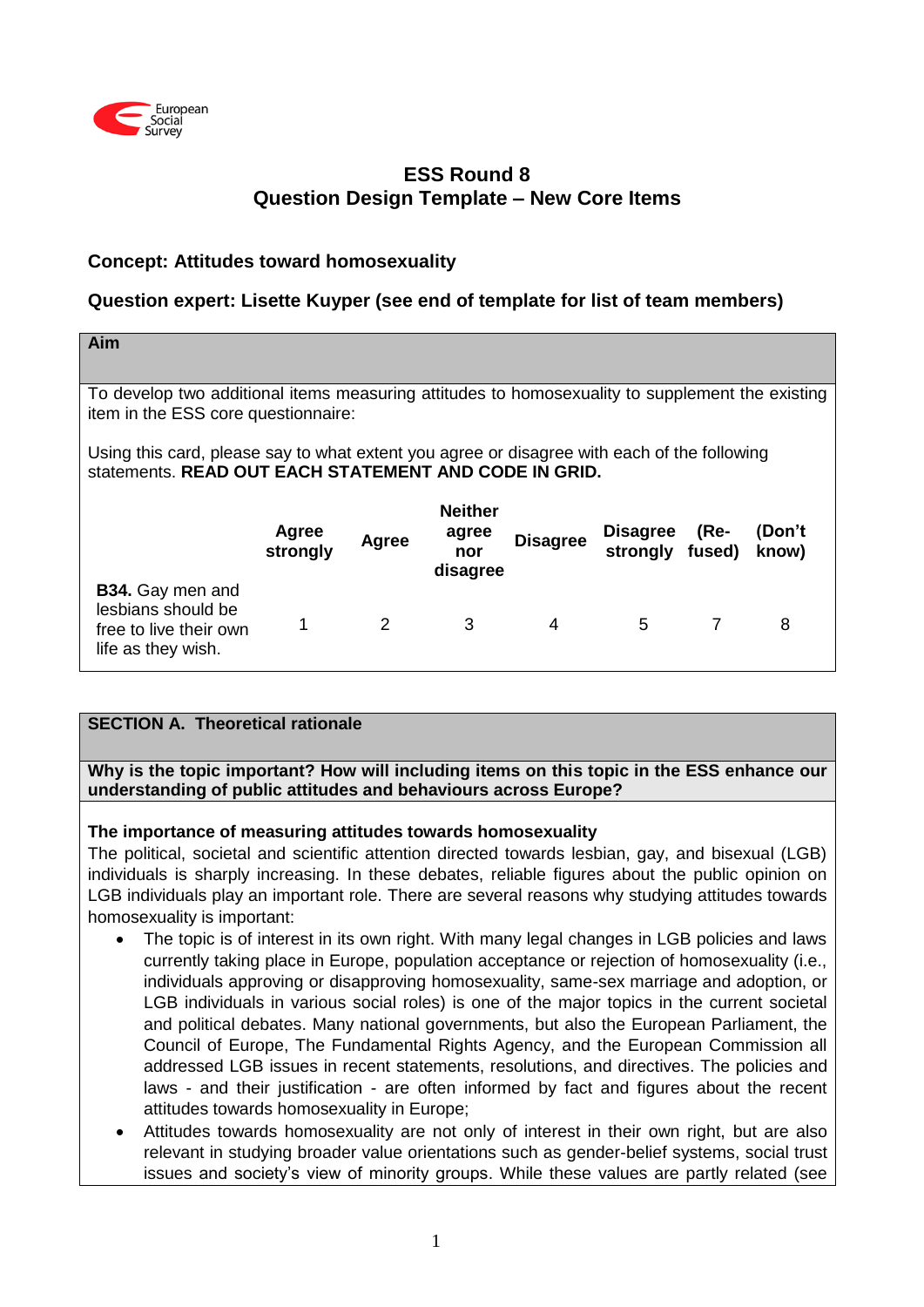Kuyper, Iedema, & Keuzenkamp, 2013), they also develop in different ways. For example, Takàcs and Szalma (2014) showed that post-socialist countries became more and more similar to Western European countries in various attitudes and value orientations, but differences remain significant in attitudes towards homosexuality;

- Attitudes towards homosexuality play a role in explaining anti-gay and discriminatory behaviours (Bernat, Calhoun, Adams, & Zeichner, 2001; Patel, Long, McCammon, & Wuensch, 1995; Parrott, 2008) and can play a role in explaining the levels of anti-gay aggression in certain countries or certain geographic areas;
- Population attitudes towards homosexuality are interconnected with (the change of) policies and laws in this area (Lax & Phillips, 2009);
- Attitudes towards homosexuality at macro-level are related to the well-being of LGB individuals. For example, a study in the U.S. shows that negative attitudes towards homosexuality are associated with premature mortality among LGB and heterosexual individuals, and that the association is stronger among LGB individuals (Hatzenbuehler et al., 2014). At micro-level, Bachmann and Simon (2014) showed that the well-known relationship between victimization and wellbeing among gay men is mediated by a perceived lack of social recognition.

## **The additional value of including more items in the ESS**

The most reliable pan-European source for the public opinion on homosexuality is the European Social Survey (ESS). The ESS data on attitudes towards homosexuality are frequently used amongst academics (e.g., Denny, 2011; Hooghe & Meeusen, 2013; Meeusen & Hooghe, 2012a; Meeusen & Hooghe, 2012b; Takács & Szalma, 2011; Takács & Szalma, 2012; Takács & Szalma, 2013; Van den Akker, Van der Ploeg, & Scheepers, 2012) and applied research aimed at policy makers or the civil society (e.g., Keuzenkamp & Kuyper, 2013; Kuhar, Salamon, Humer, & Maljevac, 2011; Kuyper et al., 2013; Takács, Mocsonaki, & Tóth, 2007; Takács & Szalma, 2014). The ESS allows for a pan-European perspective and a comparison over time of these attitudes. Additionally, it is often the only reliable source of data on the attitudes towards homosexuality in relatively intolerant countries where no governmental of academic research attention is devoted to the topic.

Adding more items about the attitudes towards homosexuality would solve the limitation of the ESS that attitudes towards homosexuality are only measured by a single item ('Gay men and lesbians should be free to live their own life as they wish'). The main reasons for elaboration are:

- the multidimensional nature of the attitudes towards homosexuality asks for more items which would allow assessment of more dimensions;
- adding more items to the attitudes towards homosexuality measure allows for more reliable scale construction;
- adding items about the attitudes towards civil rights for LGB individuals allows for an examination of the interplay between policies and public opinions;
- social desirability and limited variation might be a problem with the current item within relatively tolerant countries.

## *Assessment of more dimensions*

Attitudes towards homosexuality are a multidimensional construct. While different authors distinguish different dimensions (for example, see Adolfsen, Iedema, & Keuzenkamp, 2010; Davies, 2004), the landmark meta-analysis of Kite and Whitley (1996) distinguishes three dimensions: attitudes towards homosexual behaviours (i.e., homosexuality as a lifestyle or the morality of it), attitudes towards homosexual individuals (i.e., to homosexual individuals close to participants or homosexual strangers), and attitudes towards LGB civil rights (i.e., free speech, marriage, housing, or adoption). The current ESS item is a reflection of the first dimension. Adding items about the second and third dimension would enhance our understanding of possible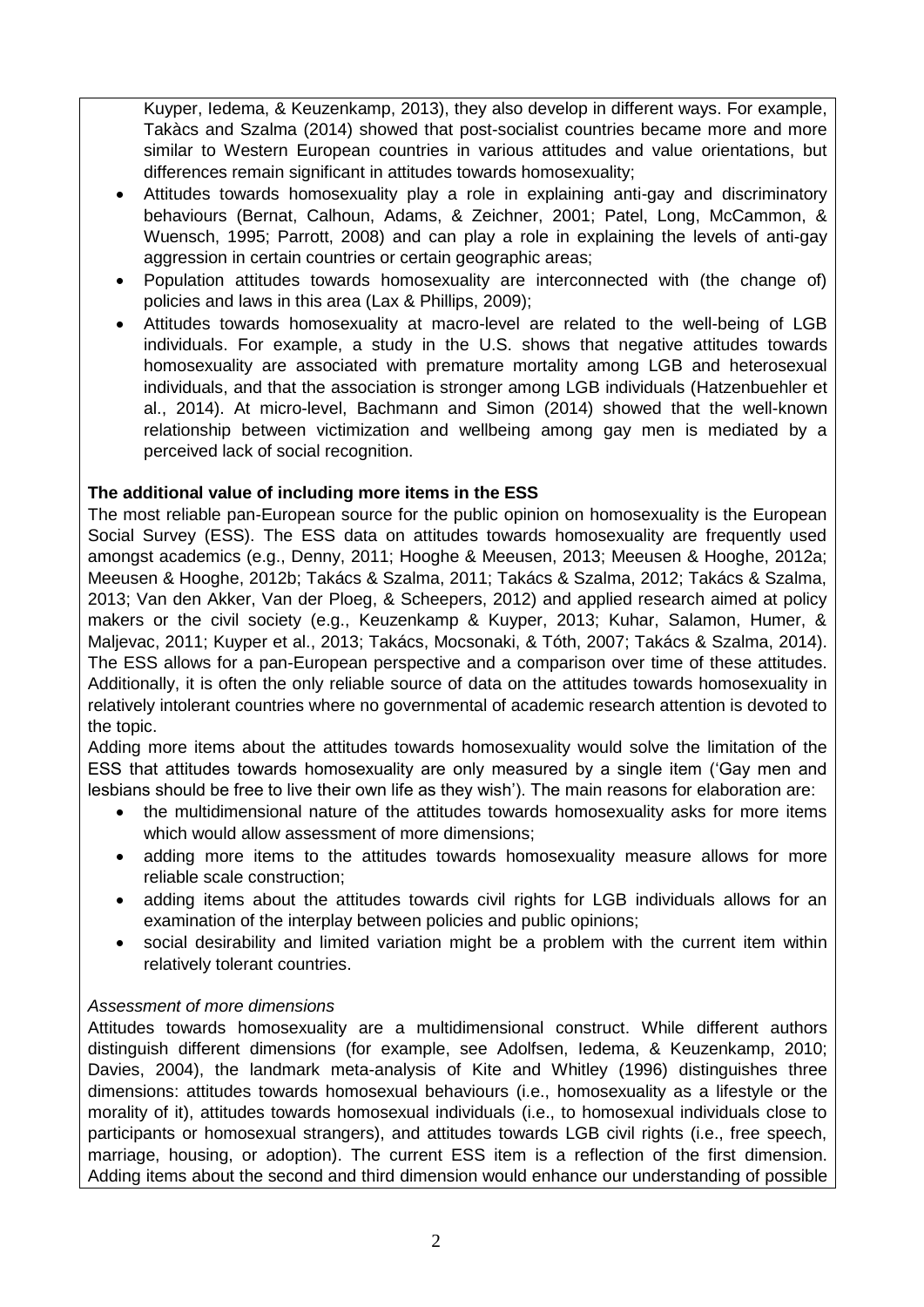differences between these three dimensions in changes over time, between European countries, and between associations each of these dimensions with other constructs.

## An illustration: The Netherlands

Three items reflecting the three attitude components were included in a Dutch online survey among non-self-selected panel-members (*N* = 989) (Kuyper, 2014; data collected in 2014). They were also included in a population study on attitudes of young adults (18-25 years old, *N* = 252; data collected in 2012) (Kuyper, 2015). The inter-correlations provide some preliminary insight in the relationships and overlap between them. They are displayed in Table 1 and Table 2.

Table 1. Intercorrelations among the proposed dimensions and items (adult panel members,  $N = 989$ )

|                                                   | free to<br>live          | adoption                 | own<br>child |
|---------------------------------------------------|--------------------------|--------------------------|--------------|
| free to live their own life as they wish          | $\overline{\phantom{a}}$ |                          |              |
| same rights regarding adoption                    | .55                      | $\overline{\phantom{0}}$ |              |
| unacceptable if own son/daughter same-sex partner | .61                      | 47                       |              |

Table 2. Intercorrelations among the proposed dimensions and items (young adults, *N* = 252)

|                                                   | free to<br>live          | adoption                 | own<br>child             |
|---------------------------------------------------|--------------------------|--------------------------|--------------------------|
| free to live their own life as they wish          | $\overline{\phantom{0}}$ |                          |                          |
| same rights regarding adoption                    | .61                      | $\overline{\phantom{0}}$ |                          |
| unacceptable if own son/daughter same-sex partner | .53                      | .53                      | $\overline{\phantom{0}}$ |

The intercorrelations in the various samples show that although the items are related (which is to be expected), they do not overlap in a too considerable degree which serves as an indication of their measurement of different dimensions.

## *Scale construction*

Although attitudes towards homosexuality are a multidimensional construct, there is common ground among the different dimensions. Therefore, it is likely that a reliable scale can be constructed based on the several items. A concept is often better measured with more than one item, amongst others since this reduces the level of error. A valid scale for attitudes towards homosexuality would enhance the quality of studies examining the relationships between these attitudes and other constructs of the ESS or with other datasets (see Section B for examples).

## An illustration: The Netherlands

The same data as was described for the analyses on intercorrelations was used to calculate the Cronbach's alpha of a scale of the three items as well as the alpha if the item was deleted. The results are displayed in Table 3.

Table 3. Internal reliability of the scales of the proposed dimensions and items

|                                    | panel members | young people |  |
|------------------------------------|---------------|--------------|--|
| Cronbach's alpha                   | .70           | .77          |  |
| alpha if adoption item is deleted  | .57           | .66          |  |
| alpha if own child item is deleted | .63           | .72          |  |
|                                    |               |              |  |
| Ν                                  | 989           | 252          |  |
|                                    |               |              |  |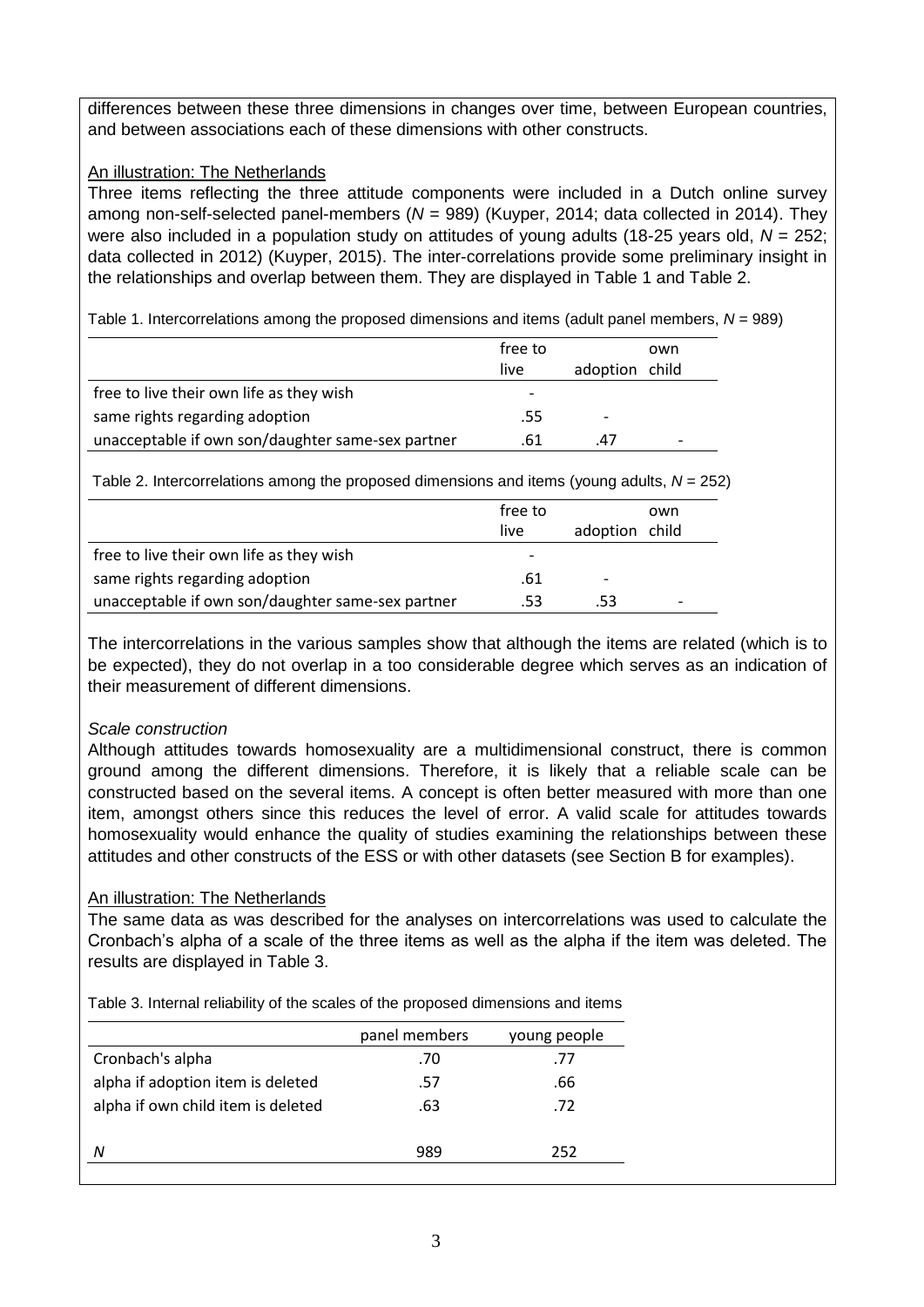The analyses show that the items do form a reliable scale together and that removing one of the proposed additional item would lower the internal reliability.

### *Shedding light on the interplay between laws, policies, and public attitudes*

Public attitudes play an important role in the development of laws and policies. Public attitudes, policies and laws related to LGB issues seem to be interconnected (Lax and Phillips 2009; Loftus 2001; Meeusen & Hooghe, 2012; Riggle et al., 2010; Takács & Szalma, 2011). Lax and Phillips (2009) show that more supportive public opinions are associated with higher probabilities of LGB policy adoption by the state, especially when an issue is prominent in the public debate. On the other hand, other authors have argued that the way in which policies and laws are designed and framed can shape public opinions and behaviours (Bröer, 2006; Pierson, 1993). Policies and laws shape the dominant public discourse which exerts influence on everyday life. Shifts in policies on certain issues can lead to shifts in perception, attitudes and experiences of citizens. The interplay between policies and laws varies between countries, changes over time and is likely to depend on the political system and configuration of political parties within a country.

Measuring the attitudes towards same-sex legislation can shed light on the relationship between policies and attitudes. The debate between researchers claiming that shifts in attitudes towards civil rights for LGB individuals will lead to shifts in policies (for an example, see Lax & Phillips 2009) or that changing policies will lead to shifts in attitudes (for an example, see Takács & Szalma, 2011) has not been solved yet. The frequency with which the ESS is conducted, together with the rapid changes that currently take place in the legal position of LGB individuals in various countries regarding issues such as marriage and adoption (ILGA-Europe, 2014), offer the opportunity to examine this association in depth. This is not only relevant for LGB issues, but also informs the broader debate about the primacy of laws, policies, and public opinions.

### *More variation in relatively tolerant countries*

The current ESS item on attitudes towards homosexuality does not allow for more much differentiation in the attitudes within certain countries. This might be related to a phenomenon which is called, in line with modern sexism and modern racism, 'modern homonegativity': in tolerant countries, levels of direct negative attitudes are uncommon due to the societal debates and norms, but more subtle forms of negative attitudes still exist in these countries (Conn et al., 1995; McConahay et al., 1981; Morrison & Morrison, 2002; Morrison, 2003; Raja & Stokes, 1998; Swim et al., 1995). Adding more items about other aspects of the attitudes towards homosexuality provides information about the reach and depth of the tolerant attitudes in (Western) European countries. It also allows for studies examining whether differences between these various dimensions differ in size between countries and over time.

### An illustration: The Netherlands

The Netherlands are known for the relatively tolerant attitudes towards homosexuality and the legal equality of LGB and heterosexual citizens. Several studies examining various dimensions of the attitudes towards homosexuality among the general populations and specific subgroups exist and support the hypothesis that the current ESS item leads to high levels of acceptance, while other items show lower levels of positive attitudes. For example, Keuzenkamp (2011) examined various dimensions of the attitudes towards homosexuality among the general population. While in 2012 87% of the Dutch population agreed with the statement that gay men and lesbians should be free to live their own life as they wish (the current ESS item), only 60% agreed with same-sex couples rights for adoption. A study among Dutch youth can also serve as an illustration of differences between levels of positive attitudes towards various dimensions: while 91% of the Dutch young adults believe that gay men and lesbians should be free to live their own life as they wish, 17% would consider it unacceptable if their own child would be living together with a same-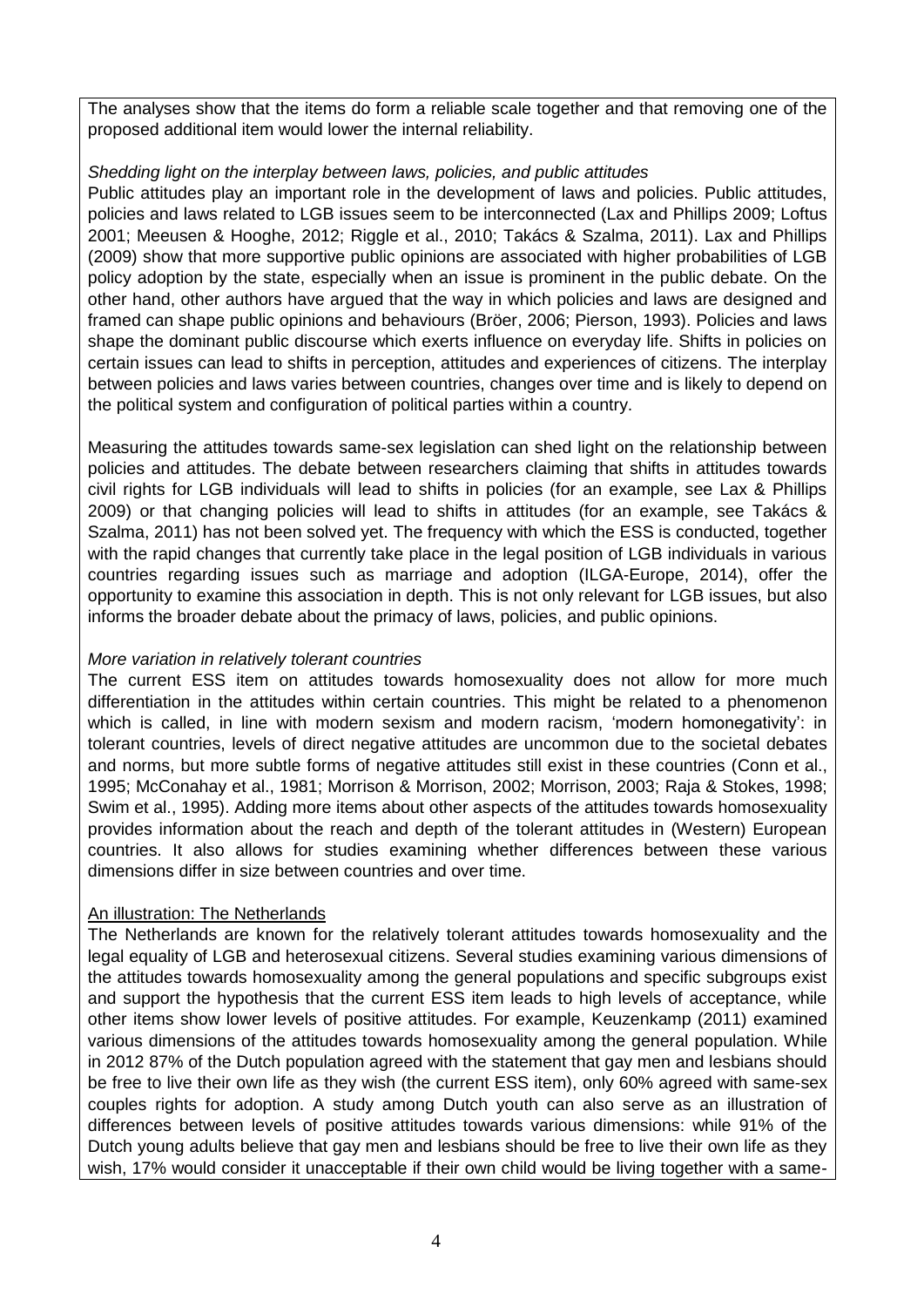sex partner (Kuyper, 2015). Studies amongst different ethnic groups in the Netherlands show that relatively positive and negative groups differ in the 'degree of their disagreement' between the dimensions. While citizens with a Surinam background and those with a Dutch background do not differ much in their attitudes on whether gay men and lesbians should be free to live their own live as they wish (Surinam: 86%; Native Dutch: 91%), the levels of negative attitudes towards a child that is LGB are twice as high among individuals with a Surinam background (Surinam: 34%; Native Dutch: 17%) (Huijnk, 2014).

### **SECTION B. Relationship with other variables in ESS questionnaire**

#### **Are the items intended to be used primarily as explanatory/background variables or is the topic primarily of interest as a dependent variable?**

### **Relation with other variables**

Including more dimensions and items in the ESS would allow for an examination of the possible country, gender and period differences in various dimensions of attitudes towards homosexuality. Additionally, it would provide the opportunity to examine possible differences in associations between the various dimensions of attitudes and other constructs. The dimensions of attitudes are based on different sources of information, norms and beliefs. Therefore, differences might exist between these attitudes in their relation with other items such as gender, age, educational levels, religion, ethnicity, social trust, political view, satisfaction with democracy, immigrants background, value-orientations, social-economic factors and attitudes towards gender or ethnic minorities which all have been shown to be related to attitudes towards homosexuality (for a recent overview, see Kuyper et al., 2013 and for empirical studies on these associations, see Adamczyk & Pitt, 2009; Anderson & Fetner, 2008a; Anderson & Fetner, 2008b; Fitzerald et al., 2014; Gerhards, 2010; Hadler 2012; Hooghe & Meeusen 2013; Loftus, 2001; Kuyper et al., 2013; Nierman et al., 2007; Steffens & Wagner, 2004; Stulhofer & Rimac, 2009; Van den Akker et al., 2012). There may also be cross-national differences or differences between tolerant and less tolerant countries in these relationships.

To provide an example of a possible difference: while attitudes towards homosexual behaviours might be based on gender beliefs and religious convictions, attitudes towards civil rights for LGB individuals might be based on more global beliefs about civil liberties, equality, and social trust. Therefore, general attitudes (of which the current ESS item is an example) might be more heavily related to religious factors and gender indicators (ranging from micro-level individual gender and religious service visits to macro-level indicators such as the Gender Equality Index and dominant religious denomination of a certain country), while the second dimension might be more related to politics and other value orientations (ranging from micro-level voting behaviour and value attitudes to macro-level political past of a country and the majority's value orientation). Indeed, based on a review of 112 studies conducted in the US or Canada, Kite and Whitley (1996) show that gender differences in attitudes are larger with regard to attitudes towards LGB individuals or behaviour than towards civil rights of LGB people. In addition, attitudes towards civil rights were relatively unaffected by attitudes about gender-associated beliefs, while attitudes towards homosexual individuals or behaviours are strongly related to this. General attitudes towards homosexuality (of which the current ESS item is a reflection) are based on gender-belief systems, while civil rights attitudes are based on equality beliefs. It is also possible that within certain countries or sociodemographic groups (such as religious groups), civil rights attitudes are based on family values, while general attitudes are related to other values.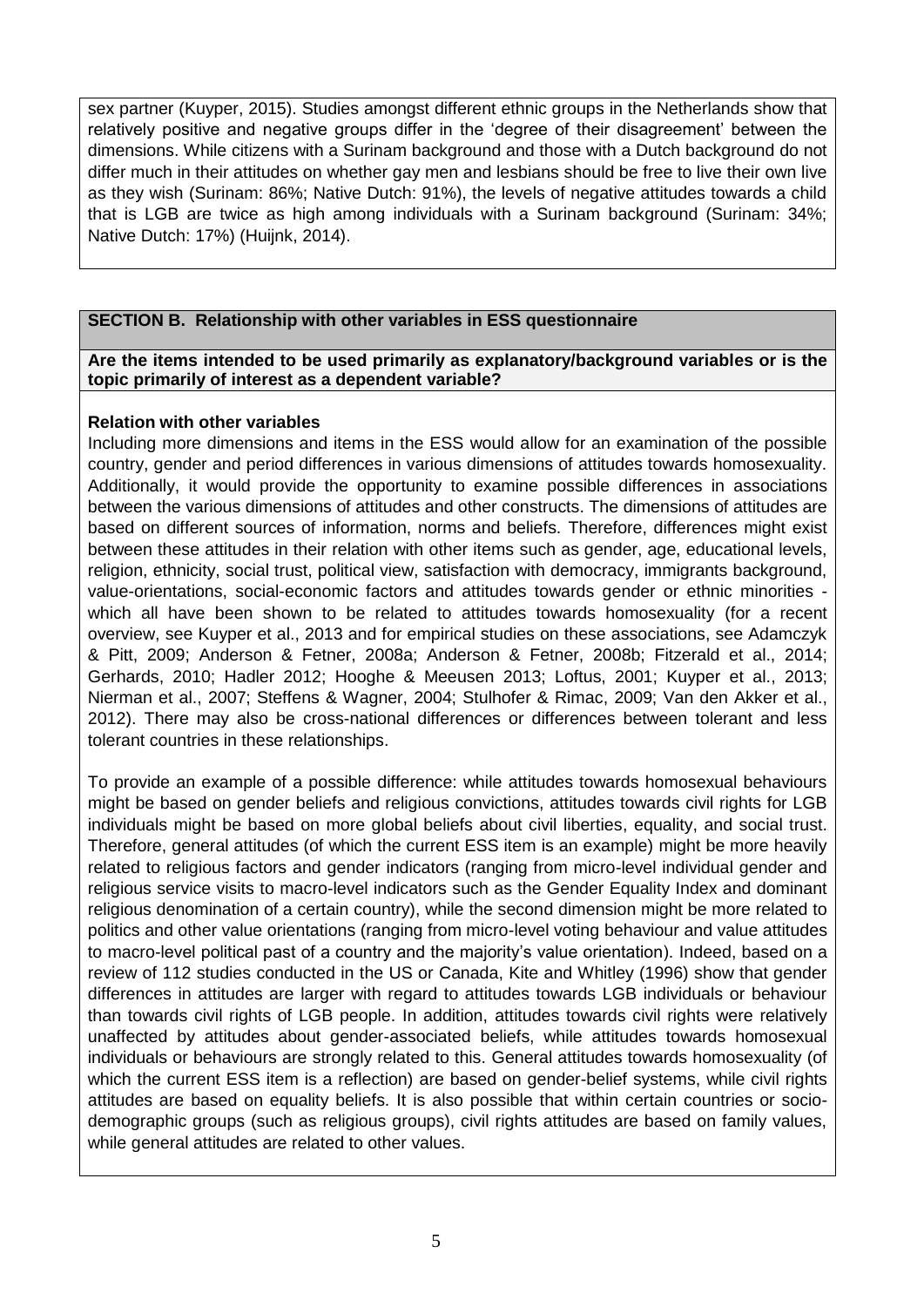It is also important to note that while the ESS in itself contains many relevant constructs for exploring factors related to the attitudes towards homosexuality, the analyses might also be enhanced by using macro-level data from other studies relevant for explaining the attitudes. Examples are measures such as GDP, GINI of Gender Equality Index. This is also true to other way around: attitudes towards homosexuality can be taken from the ESS at country level and used as a predictor for other outcomes such as wellbeing of LGB individuals and the adaptation of LGB laws and policies (for an example, see Hatzenbuehler et al., 2014).

### **Explanatory versus dependent variable**

The topic is primary of interest as a dependent variable, but could also serve as an explanatory variable (see above).

### **New measurement versus improvement**

Including more items on the attitudes towards homosexuality serve as an improvement and broadening of the current ESS item on this issue (see section A).

### **SECTION C. Potential methodological or practical difficulties**

**Provide brief details of any potential methodological or practical difficulties associated with asking about this topic on a face to face cross-national survey** 

In countries with a relatively negative social climate and restrictive legislation, the items might encounter some resistance. On the other hand, the current ESS item has been tested and used in participating countries during the 7 previous rounds. And the advisory team of experts consists of various nationalities - both from more tolerant countries (e.g., the Netherlands, Germany) as well as from countries which are known for their negative attitudes (e.g., Hungary, Croatia, Slovenia). They all consider it possible and feasible to include these items or address these issues in survey in their countries.

## An illustration: The Netherlands

While the Netherlands are known as a country with relatively positive attitudes toward homosexuality, several ethnic groups in the Netherlands hold other beliefs (Huijnk, 2014). In 2012, Huijnk and Dagevos conducted a study about attitudes and values among the four major ethnic minority groups in the Netherlands: Turkish, Moroccan, Surinam, and Antillean inhabitants (*N* ~ 1000 in each group). Three items on the attitudes toward homosexuality were included: the current ESS item (free to live life), an item about same-sex marriage and an item about what if one's own child would be gay or lesbian.

Based on the ESS item, the Turkish group was the most negative about homosexuality; 54% indicated that gay men and lesbians should be free to live their own life as they wish. The attitude of the Dutch Turkish inhabitants is comparable to the attitude of, for example, the Polish (48% free to live life in ESS'10), Bulgarian (55% in ESS'10), Slovenian (53% in ESS'10), Hungarian (49% in ESS'10) population. For the item about the sexual orientation of one's own child, the item non-response of the Turkish group was 5.2%. Although this is higher than the item non-response in the control group of native Dutch participants (0.2%) the item non-response in the most negative group on the newly proposed item for the ESS measure (see section D) is not disturbingly high.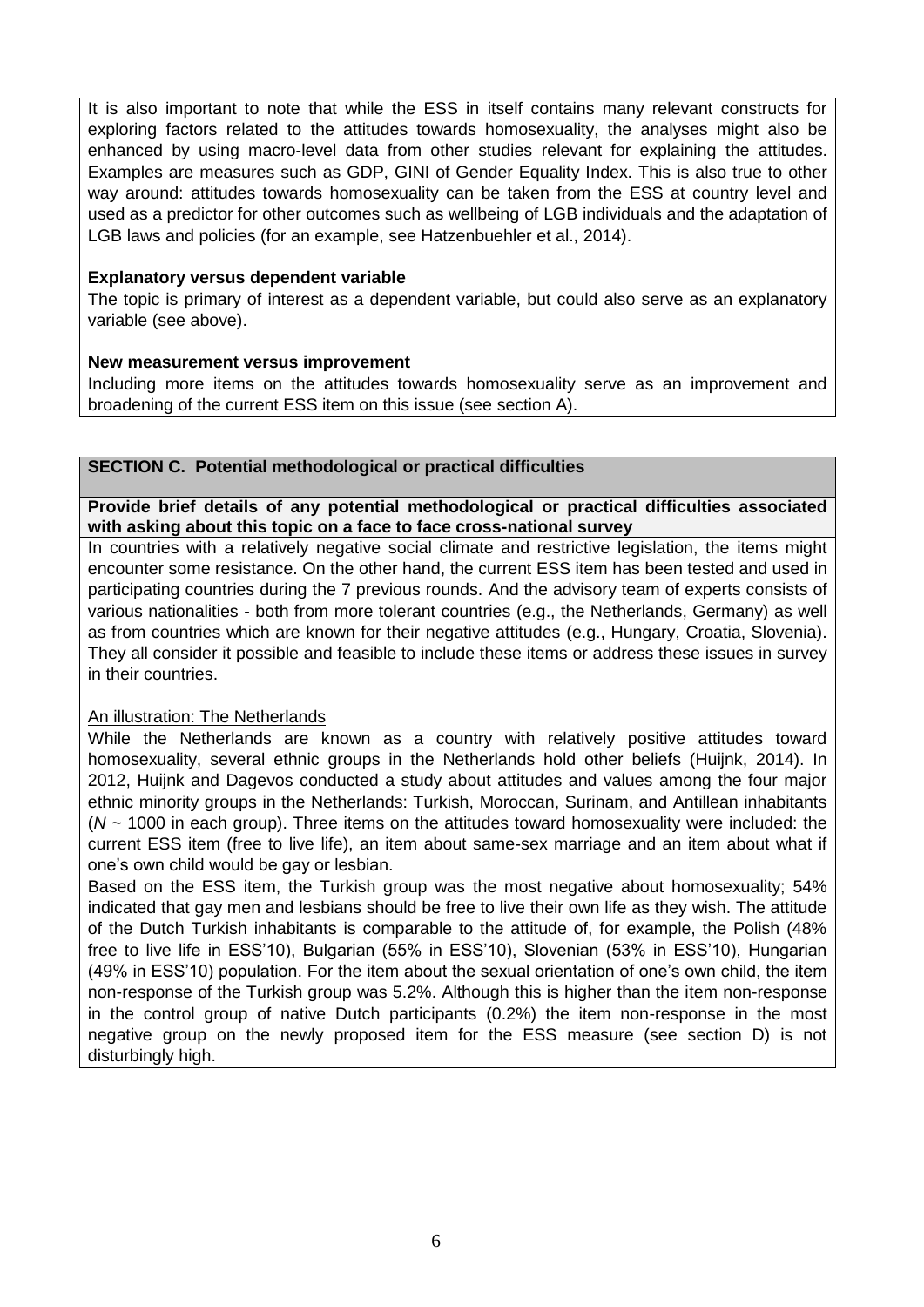### **SECTION D. Measurement**

**It may be possible to measure the proposed concept with a single item. If so please complete box i) below.** 

**If two or more items i.e. sub concepts are proposed to measure the overall concept please complete box ii) for each sub-concept proposed**

### **i) SUB CONCEPT NAME: Attitudes towards lesbian and gay behaviour (REPEAT)**

#### **Describe the second sub concept in detail**

Since Round 1 ESS has included an item measuring attitudes towards homosexuality. More specifically the existing item measures attitudes towards homosexual behaviours – that is homosexuality as a lifestyle and the morality thereof.

#### **Expected relationship with other sub concepts**

Section B describes the expected association with socio-demographics, political viewpoints, educational levels, religiosity, and other belief systems.

The two new sub concepts are intended to capture distinct dimensions of attitudes to homosexuality but are also expected to combine with the existing item to form a valid attitudes scale.

#### **Question item wording**

Using this card, please say to what extent you agree or disagree with each of the following statements. **READ OUT EACH STATEMENT AND CODE IN GRID**

|            |                                                                               | Agree<br>strongly | Aaree | <b>Neither</b><br>agree nor<br>disagree | <b>Disagree</b> | <b>Disagree</b><br>strongly |
|------------|-------------------------------------------------------------------------------|-------------------|-------|-----------------------------------------|-----------------|-----------------------------|
| <b>B34</b> | Gay men and lesbians<br>should be free to live<br>their own life as they wish |                   |       |                                         | 4               | $\mathbf b$                 |

### **ii) SUB CONCEPT NAME: Attitudes towards lesbian and gay equal rights (NEW)**

#### **Describe the second sub concept in detail**

Attitudes towards same-sex equal rights measures the attitudes of participants towards the legal equality of gay and lesbian individuals. More specifically, we focus on attitudes toward the legal possibility of gay and lesbian couples to adopt children.

The proposed item is based on an item from the US General Social Survey: *"Do you think that homosexual couples should be legally permitted to adopt children?"* Adjustments are made since statement framing is in line with other ESS items allowing for better scale construction and the term 'homosexual' has a strong male-male connotation.

While many topics could have served as a rights indicator, adoption was chosen since it is part of the current debate (while for example, equal opportunities for housing are not), countries differ in their legislation regarding same-sex adoption (while for example, employment discrimination is forbidding EU wide by a horizontal directive), laws and policies regarding same-sex adoption are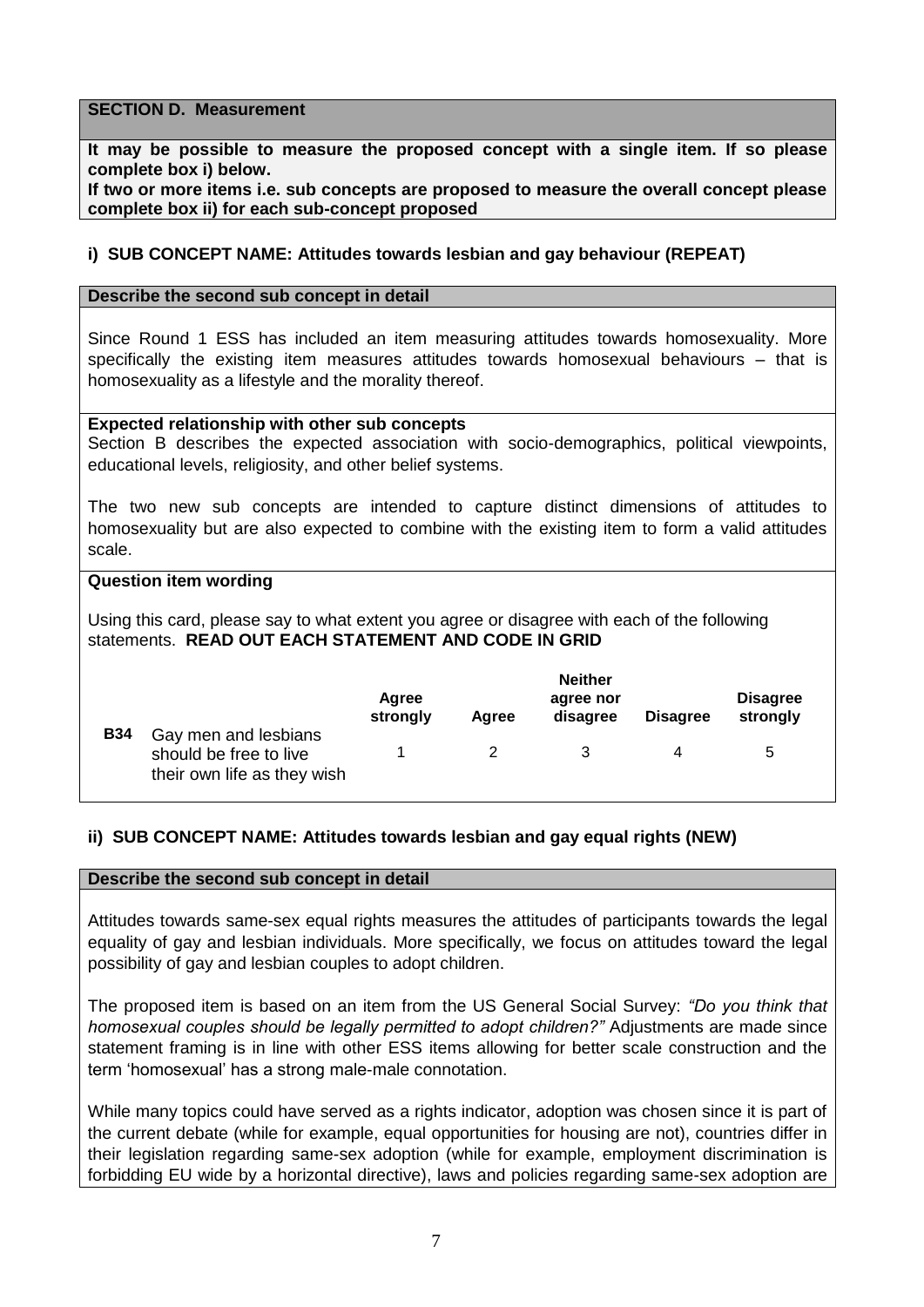on the move in Europe, and no ceiling effects are expected in relatively tolerant countries (where, for example, same-sex marriage is highly accepted).

### **Expected relationship with other sub concepts**

Section B describes the expected association with socio-demographics, political viewpoints, educational levels, religiosity, and other belief systems.

The two new sub concepts are intended to capture distinct dimensions of attitudes to homosexuality but are also expected to combine with the existing item to form a valid attitudes scale.

### **Question item wording**

Using this card, please say to what extent you agree or disagree with each of the following statements. **READ OUT EACH STATEMENT AND CODE IN GRID**

|            |                                                                                                             | Agree<br>strongly | Agree | <b>Neither</b><br>agree nor<br>disagree | <b>Disagree</b> | <b>Disagree</b><br>strongly |  |
|------------|-------------------------------------------------------------------------------------------------------------|-------------------|-------|-----------------------------------------|-----------------|-----------------------------|--|
| <b>B36</b> | Gay male and lesbian<br>couples should have the<br>same rights to adopt<br>children as straight<br>couples. |                   |       |                                         | 4               | 5                           |  |

## **iii) SUB CONCEPT NAME: Attitudes towards lesbian and gay individuals (NEW)**

### **Describe the third sub concept in detail**

Attitudes toward lesbian and gay individuals measures whether participants would accept a lesbian or gay person in their own personal environment. More specifically, it measures whether participants would feel ashamed if a close family member was gay or lesbian.

### **Expected relationship with other sub concepts**

Section B describes the expected association with socio-demographics, political viewpoints, educational levels, religiosity, and other belief systems.

The two new sub concepts are intended to capture distinct dimensions of attitudes to homosexuality but are also expected to combine with the existing item to form a valid attitudes scale.

### **Question item wording**

Using this card, please say to what extent you agree or disagree with each of the following statements. **READ OUT EACH STATEMENT AND CODE IN GRID**

|            |                                                                                     | Agree<br>strongly | Agree | <b>Neither</b><br>agree nor<br>disagree | <b>Disagree</b> | <b>Disagree</b><br>strongly |
|------------|-------------------------------------------------------------------------------------|-------------------|-------|-----------------------------------------|-----------------|-----------------------------|
| <b>B35</b> | If a close family member<br>was a gay man or a<br>lesbian, I would feel<br>ashamed. |                   |       |                                         | 4               | $\mathbf b$                 |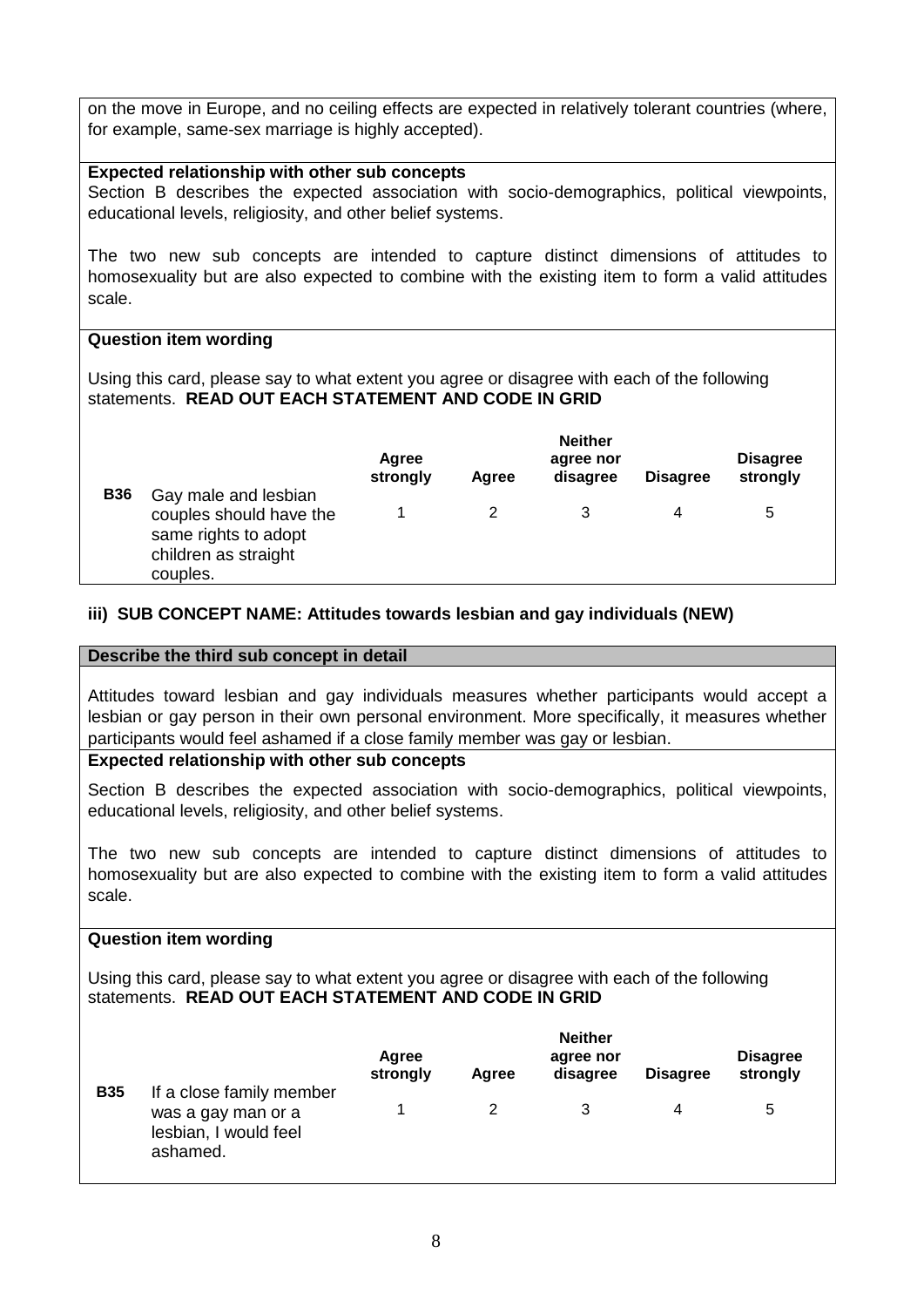## **SECTION E. References**

#### **Please provide full references for any studies mentioned in the template below**

- Adamczyk, A., & Pitt, C. (2009). Shaping attitudes about homosexuality: The role of religion and cultural context. *Social Science Research, 38*, 338-351.
- Adolfsen, A., Iedema, J., & Keuzenkamp, S. (2010). Multiple dimensions of attitudes about homosexuality: Development of a multifaceted scale measuring attitudes toward homosexuality. *Journal of Homosexuality, 57,* 1237-1257.
- Akker, H. van den, Ploeg R. van der, & Scheepers, P. (201). Disapproval of homosexuality: Comparative research on individual and national determinants of disapproval of homosexuality in 20 European countries. *International Journal of Public Opinion Research, 25,* 64-86.
- Anderson, R., & Fetner, T. (2008a). Cohort differences in tolerance of homosexuality. Attitudinal change in Canada and the United States, 1981-2000. *Public Opinion Quarterly, 72,* 311-330.
- Anderson, R., & Fetner, T. (2008b). Economic inequality and intolerance: Attitudes towards homosexuality in 35 democracies. *American Journal of Political Science, 52,* 942-958.
- Bachmann, A. S., & Simon, B. (2014). Society matters: The mediational role of social recognition in the relationship between victimization and life satisfaction among gay men. *European Journal of Social Psychology, 44,* 195-201.
- Bernat, J. A., Calhoun, K. S., Adams, H. E., & Zeichner, A. (2001). Homophobia and physical aggression toward homosexual and heterosexual individuals. *Journal of Abnormal Psychology, 110,* 179-187.
- Bröer, C. (2006). *Beleid vormt overlast. Hoe beleidsdiscoursen de beleving van geluid bepalen* [Policies induce nuisance*.* How policies discourses shapes the experience of sound.] Amsterdam: Aksant.
- Conn, A. B., Hanges, P. J., Sipe, W. P., & Salvaggio, A. N. (1999). The search for ambivalent sexism: A comparison of two measures. *Educational and Psychological Measurement, 59,* 898-909.
- Davies, M. (2004). Correlates of negative attitudes toward gay men: Sexism, male role norms, and male sexuality. *Journal of Sex Research, 41,* 259-266.
- Denny, K. (2011). Civic returns to education: Its effect on homophobia. *Working Paper Series, UCD Centre for Economic Research*, *11/08*.
- Fitzgerald R., Winstone L., & Prestage Y. (2014). Searching for evidence of acculturation: Attitudes toward homosexuality among migrants moving from Eastern to Western Europe. *International Journal of Public Opinion Research, 26,* 323-341.

Gerhards, J. (2010). Non-discrimination towards homosexuality. The European Union's policy and citizens' attitudes towards homosexuality in 27 European countries. *International Sociology, 25,* p. 5-28.

- Hadler, M. (2012). The influence of world societal forces on social tolerance. A time comparative study of prejudices in 32 countries. *The Sociological Quarterly, 53,* 211-237.
- Hatzenbuehler, M. L., Bellatorre, A., Lee, Y., Finch, B. K., Muennig, P., & Fiscella, K. (2014). Structural stigma and all-cause mortality in sexual minority populations. *Social Science & Medicine, 103,* 33- 41.
- Hooghe, M., & Meeusen, C. (2013). Is same-sex marriage legislation related to attitudes toward homosexuality? Trends in tolerance of homosexuality in European countries between 2002 and 2010. *Sexuality Research and Social Policy, 10,* 258-268.
- Huijnk, W. (2014). *Acceptance of homosexuality among ethnic and religious minorities in the Netherlands.* The Hague: The Netherlands Institute for Social Research.
- Huijnk, W., & Dagevos, J. (2012). *Dichter bij elkaar? De sociaal-culturele positie van niet-westerse migranten in Nederland.* [Closer together? The social-cultural position of none-Western migrants in the Netherlands]. The Hague: The Netherlands Institute for Social Research.
- Kite, M. E., & Whitley, B. E. (1996). Sex differences in attitudes toward homosexual persons, behaviors, and civil rights: A meta-analysis. *Personality and Social Psychology Bulletin, 4,* 336-353.
- Keuzenkamp, S. (2011). *Acceptance of homosexuality in the Netherlands 2011.* The Hague: The Netherlands Institute for Social Research.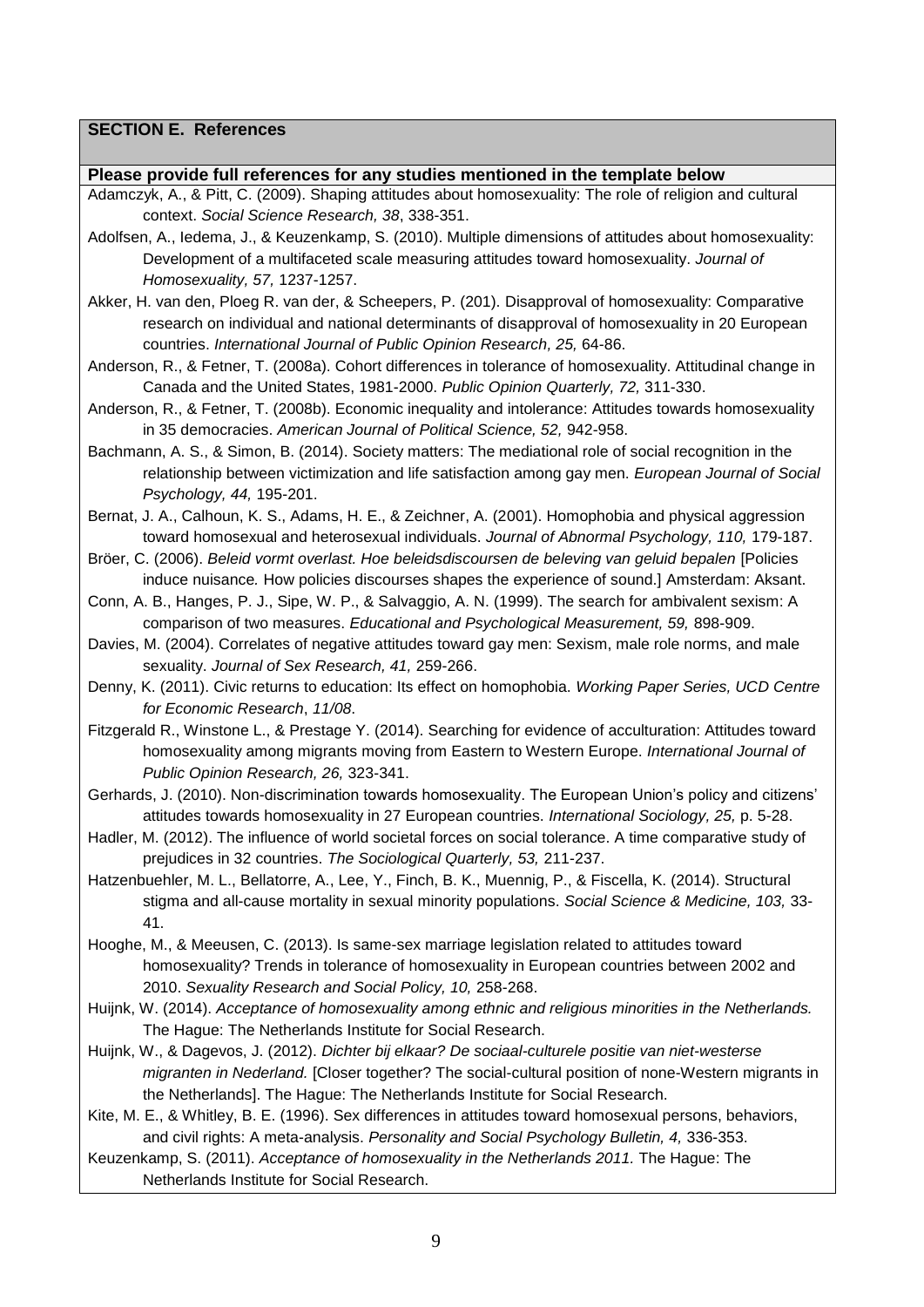- Keuzenkamp, S., & Kuyper, L. (2013). *Acceptance of homosexual, lesbian, bisexual, and transgender individuals in the Netherlands 2013.* The Hague: The Netherlands Institute for Social Research.
- Kuhar, R., Salamon, N. K., Humer, Z., & Maljevac, S. (2011). *Obrazi homofobije* (The Faces of Homophobia). Ljubljana: Peace Institute.
- Kuyper, L., Iedema, J., & Keuzenkamp, S. (2013). *Towards tolerance. Exploring changes and explaining differences in attitudes towards homosexuality in Europe.* The Hague: The Netherlands Institute for Social Research.
- Kuyper, L. (2014). *De houding ten opzichte van LHBT kwesties in Nederland anno 2014. GfKIntomartpeiling 2014.* [The attitude toward LGBT issues in the Netherlands in 2014. Measurement among GfKIntomart panel.] The Hague: The Netherlands Institute for Social Research.
- Kuyper, L. (2015). *Sexual orientation and young people. Experiences of and attitudes about lesbian, gay, bisexual, and heterosexual youth*. The Hague: The Netherlands Institute for Social Research.
- Lax, J.R., & Philips, J.H. (2009). Gay rights in the United States: Public opinion and policy responsiveness. *American Political Science Review, 103,* 367-386.
- Loftus, J. (2001). America's liberalization in attitudes towards homosexuality, 1973-1998. *American Sociological Review, 66*, 762-782.
- McConahay, J. B., Hardee, B. B., & Batts, V. (1981). Has racism declined in America? It depends on who is asking and what is asked. *Journal of Conflict Resolution, 25,* 563-579.
- Meeusen, C., & Hooghe, M. (2012a). *The development of homophobia in Europe between 2002 and 2010.* Paper presented at the International Conference on the European Social Survey, November 23-25. Nicosia: Republic of Cyprus.
- Meeusen, C., & Hooghe, M. (2012b). *Age, period, and cohort differences in the development of homophobia in Belgium between 2002 and 2010.* Paper presented at the International Conference on the European Social Survey, November 23-25. Nicosia: Republic of Cyprus.
- Morrison, M. A. (2003). *Further construct validation of the modern homonegativity scale (MNS). Advancing a case of modern prejudice toward gay men and lesbian women.* Ottawa: University of Ottawa.
- Morrison, M. A., & Morrison, T. G. (2002). Development and validation of a scale measuring modern prejudice toward gay men and lesbian women. *Journal of Homosexuality, 43,* 15-37.
- Nierman, A. J., Thompson, S.C., Bryan, A., & Mahaffey, A.L. (2007). Gender role beliefs and attitudes toward lesbians and gay men in Chile and the U.S. *Sex Roles, 57,* 61-67.
- Parrott, D. J. (2008). A theoretical framework for antigay aggression: Review of established hypothesized effects within the context of the general aggression model. *Clinical Psychology Review, 28,* 933- 951.
- Patel, S., Long, T. E., McCammon, S. L., & Wuensch, K. L. (1995). Personality and emotional correlates of self-reported antigay behaviors. *Journal of Interpersonal Violence, 10*, 354-366.
- Pierson, P. (1993). When effect becomes cause: Policy feedback and political change. *World Politics, 45*, 595-628.
- Riggle, E. D. B., Rostosky, S. S., & Horne, S. G. (2010). Psychological distress, well-being, and legal recognition in same-sex couple relationships. *Journal of Family Psychology, 24,* 82-86.
- Raja, S., & Stokes, J. P. (1998). Assessing attitudes towards lesbians and gay men. The Modern Homophobia Scale. *Journal of Gay, Lesbian, and Bisexual Identity, 3,* 113-134.
- Steffens, M. C., & Wagner, C. (2004). Attitudes towards lesbians, gay men, bisexual women, and bisexual men in Germany. *Journal of Sex Research, 41,* 137-149.
- Štulhofer, A., & Rimic, I. (2009). Determinants of homonegativity in Europe. *Journal of Sex Research, 46,* 24-32.
- Swim, J. K., Aikin, K. J., Hall, W. S., & Hunter, B. A. (1995). Sexism and racism. Old-fashioned and modern prejudices. *Journal of Personality and Social Psychology, 68,* 199-214.
- Takács, J., Mocsonaki, L., & Tóth, T. P. (2007). *Social Exclusion of Lesbian, Gay, Bisexual and Transgender (LGBT) People in Hungary.* Budapest: Háttér Support Society / Labrisz Lesbian Association.